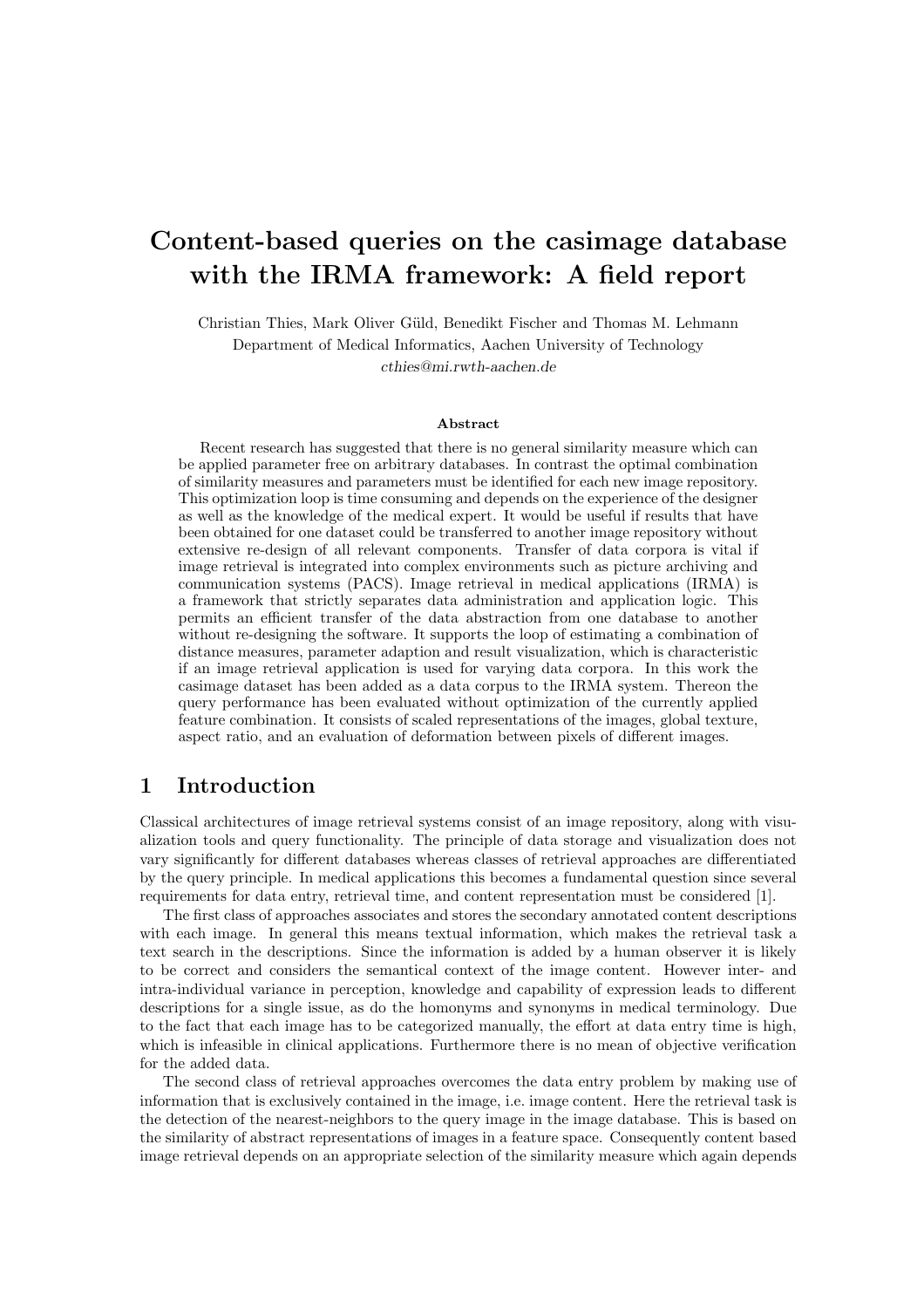on the considered image features. In general, selection of features and similarity measures cannot be done by a physician in clinical routine. Thus an abstraction layer from the feature handling is required.

Besides the data entry cost and the content representation a third problem is the state of the image database: In a clinical environment the set of available images continuously grows. This must be considered since it is one aim of content based image retrieval to make clinical routine data available as a source of knowledge for education and diagnosis. Consequently the feature selection and similarity computation must be as flexible as possible to adopt to the current state of the database.

The image retrieval in medical applications (IRMA) project integrates these three aspects of query design into a single framework [2]. In this paper the application of the IRMA framework to the previously unknown casimage database of the University Hospitals of Geneva is described. Therefore the general query principle of the IRMA System is introduced (Sec. 2), then the specific features and similarity computations for query execution are described (Sec. 3). Based on these methods a suite of experiments was conducted (Sec. 4). The results that were obtained are summarized (Sec. 5) and discussed (Sec. 6). Finally a conclusion is drawn (Sec. 7).

# 2 Designing a query

As stated in the introduction a content based query consists of an automated feature extraction combined with a similarity measure.

## 2.1 Feature Computation

Existing literature describes numerous features, which can be extracted from an image. They are roughly categorized in shape descriptions such as edges [3], and color information, for instance texture features [4, 5]. Those features are extracted from an image and form a size reduced representation of the content. The first task in query design is the definition of relevant features. On behalf of the large variety it is useful to provide as many features as possible, and to select an appropriate subset for a distinct task. In the IRMA system each newly presented image, either for a query or for a database entry, is automatically transformed into all available feature representations. This ensures short update cycles when entering new images as well as implementing new features since only the new results must be integrated. For this purpose IRMA provides an automated storage concept that applies the implemented image to feature mappings at data entry time. A new feature computation is integrated into an image processing chain by providing the transformation code. The actual database handling is hidden to this implementation by an interface which provides a view on the image exclusively.

#### 2.2 Feature Comparison

In this concept a query corresponds to a nearest-neighbor classification of the query image to all images in the currently considered image corpus. Consequently it is designed by defining a similarity measure as a metric in the images' feature space. Result of this computation is a representation of the corpus as a sorted list, where the most similar images with the smallest distance form the head. It must be considered how many of the first images in the list are relevant images matching the query. This question is task specific and cannot be determined in advance. Furthermore it depends on the actual number of relevant images in the database. Thus a sufficient set of results must be presented to the user who has to take the final decision. For this purpose the IRMA system offers a set of database processing sequences which enable the sequential or parallel access to the stored image features via iteration or fan-in/fan-out over the corpus respectively. Those processing sequences are combined on a binary execution level by abstract methods. Consequently the data handling is also hidden from the application by special data flow interfaces.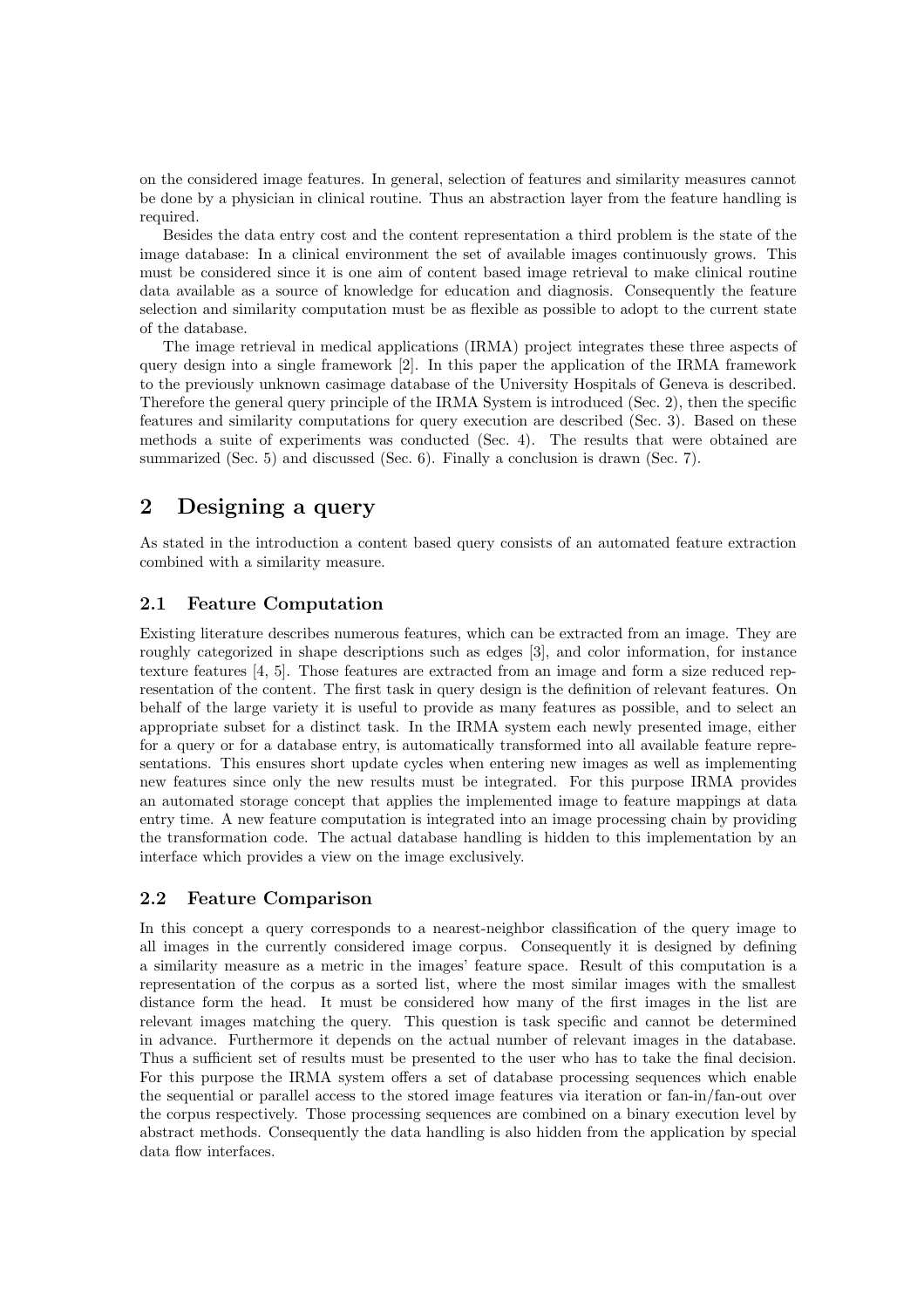#### 2.3 Integration of new image data

The component based software architecture provides a platform where new data is integrated without re-implementing the available features and distance measures. New images typically require the adoption of existing feature extractions and similarity computations. Yet when introducing a new image corpus there is no knowledge on the classes of images and their sizes. Thus finding the appropriate features and similarity measures is similar to an optimization task, without knowing the target function. However, brute force learning approaches for the optimal query parameters can only be performed if the ground truth is known. Alternatively a manual optimization of query methods to a distinct database is inapplicable for clinical routine solutions, since there is simply no time to supervise the learning process. Thus the designer of an application combines a set of features and similarity methods in advance and then hands it over to the medical expert who has to verify the results. Once such a retrieval engine is integrated for instance into a picture archiving and communication system (PACS) it can hardly be changed, since the database continuously evolves. In contrast the IRMA framework allows a hot swap of the feature extraction, similarity computation and database without affecting each other.

In case of the casimage data set there was no ground truth given, so the results could only be generated by transfer of query settings successfully applied in other applications. This was the choice of query design for the ImageCLEF task. Main objective was the transfer of already implemented code and associated experience from recent experiments onto a new database without considering parameter adaption.

# 3 Applied features and queries

The methods applied here have been taken without optimization for the casimage image set from recent applications on the IRMA database. This database consists of 10,000 images from clinical routine which have been categorized by medical experts and is used to train parameters and verify query quality  $[6]$ . From the medical point of view it was assumed, that the distribution of image classes from clinical routine in two comparable university hospitals does not vary significantly. Thus the unmodified transfer of the methods is reasonable. There is one difference since the IRMA system processes only gray-scale versions of the images. For color images that are contained in a new database the gray-scale conversion is done by using the standard color weighting

$$
Y = \frac{6969 \cdot R + 23434 \cdot G + 2365 \cdot B}{32768}.
$$

Furthermore recent experiments have indicated that spatial and intensity features must be considered coevally to obtain reasonable results [7, 8]. Those were the global texture features by Tamura et al. and the image distortion model [9, 11]. In the following descriptions Q means the query image and R denotes a reference image from the database.

#### 3.1 Texture features by TAMURA

Tamura et al. use coarseness, contrast and directionality to capture an image's texture properties [9]. Those features are computed per pixel and reflect the texture affiliation. The value ranges for coarseness, contrast and directionality in the current image are quantized into 6, 8, 8 equidistant intervals respectively. They form the  $6 \times 8 \times 8 = 384$  bins of a three dimensional histogram, which serves as the global texture description. However, different image sizes result in different and therfore incomparable histogram counts. To obtain comparable features, each image is scaled to a size of  $256 \times 256$  pixels. This, on the other hand, ignores the aspect ratio.

To compare the TAMURA histograms of two images  $TH(O)$  and  $TH(R)$  with  $M = 384$  bins each, the Jensen-Shannon divergence is used [10]:

$$
\text{JST}(Q, R) = \frac{1}{2} \sum_{m=1}^{M} \left[ TH_m(Q) \log \frac{2TH_m(Q)}{TH_m(Q) + TH_m(R)} + TH_m(R) \log \frac{2TH_m(R)}{TH_m(Q) + TH_m(R)} \right]
$$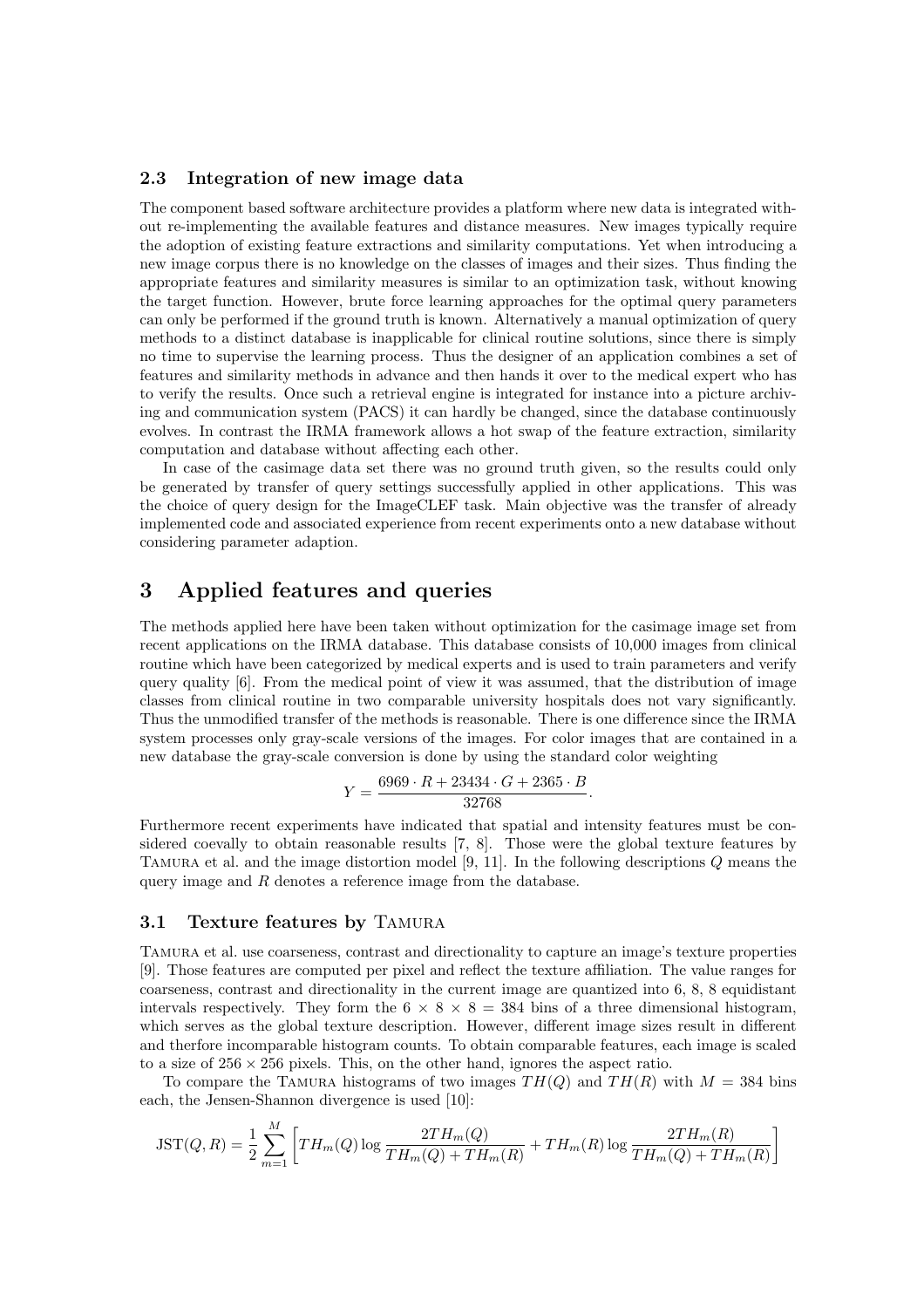#### 3.2 Aspect ratio

Comparing the aspect ratio of images is an unspecific measure yet it is useful if the dimension of images has to be considered. Since normalization for some texture features requires the deformation of the image dimensions to a square shape the aspect ratio of an original image is a mean of image comparison. Furthermore the aspect ratio is characteristic for different classes of medical images. MRI slices have identical edge dimensions while radiographs of limbs are rectangular elongated in direction of the principal bone. The aspect ratio is compared by:

$$
AR(Q, R) = \left| \frac{X(Q)}{Y(Q)} - \frac{X(R)}{Y(R)} \right|
$$

Where  $X(I)$  and  $Y(I)$  are the size of the x- and y-dimension of an image I.

#### 3.3 Image distortion model

While histogram-based methods provide invariance against some transformations, e.g. translation, scaled representations of the original images can preserve spatial properties, which are especially important to recognize medical images [11]. A drastic reduction in size also reduces noise and small image defects. The image distortion model (IDM) expands the naïve pixel-by-pixel comparison of the scaled representations. It allows local displacements for each pair of pixels compared within the distance measure. This is especially useful for medical images due to individual anatomical properties in each image. The policy is to match each pixel of the sample image to one in the reference image. This ensures that all sample information is evaluated. To prevent a completely unordered vector field of pixel mappings between two images, it is useful to include the local context into the search process for a correspondence hypothesis. Denoting the coordinate offsets by  $x''$  and  $y''$ , while  $x'$  and  $y'$  denote the offsets within the search window for a corresponding pixel, the distance is computed by

$$
\text{IDM}(Q, R) = \sum_{x=1}^{X} \sum_{y=1}^{Y} \min_{|x'|, |y'| \le W_1} \left\{ \sum_{|x''|, |y''| \le W_2} \left| |R(x+x'+x'', y+y'+y'') - Q(x+x'', y+y'')| \right|_2 \right\}
$$

Where  $I(x, y)$ ,  $I \in \{R, Q\}$  indicates the pixel value of an image R, Q at position  $(x, y)$ . The results are improved if the image gradient is used instead of the intensity values. For our experiment, we used  $W_1 = 2$  (5 × 5 pixel-sized search window for corresponding pixels) and  $W_2 = 1$  (3 × 3 pixels of local context). The images were scaled to a fixed height of 32 pixels keeping their original aspect ratio.

#### 3.4 Classifier combination

Classifier combinations can be grouped into three main categories [12]: parallel, serial (like a sieve), and hierarchical (comparable to a tree). In the current application a parallel classifier combination is used, since it is a straightforward method to integrate results that were obtained from the single classifiers. Normally this is a linear combination of the single classifier results such as the weighted sum. However, the result depends of the value ranges of the single addends. If there is a single large addend that dominates the sum, it will eventually shadow discriminative results with low value ranges. In order to avoid such value domination the results of each single classifier for each image are transformed to a common scale first. This is done by dividing each result for a single classifier by the sum of all distances of the respective classifier. The weighting for each addend determines the combined vote for a distinct classifier. The described similarity measures in this paper determine the metric:

$$
\rho(Q, R) = \alpha \cdot JST(Q, R) + \beta \cdot \text{IDM}(Q, R) + \gamma \cdot \text{AR}(Q, R).
$$

As a matter of fact  $\alpha, \beta$  and  $\gamma$  are parameters of the function  $\rho$ . Yet for the retrieval application described in this paper they are considered as constants that were empirically determined beforehand on the IRMA medical image corpus.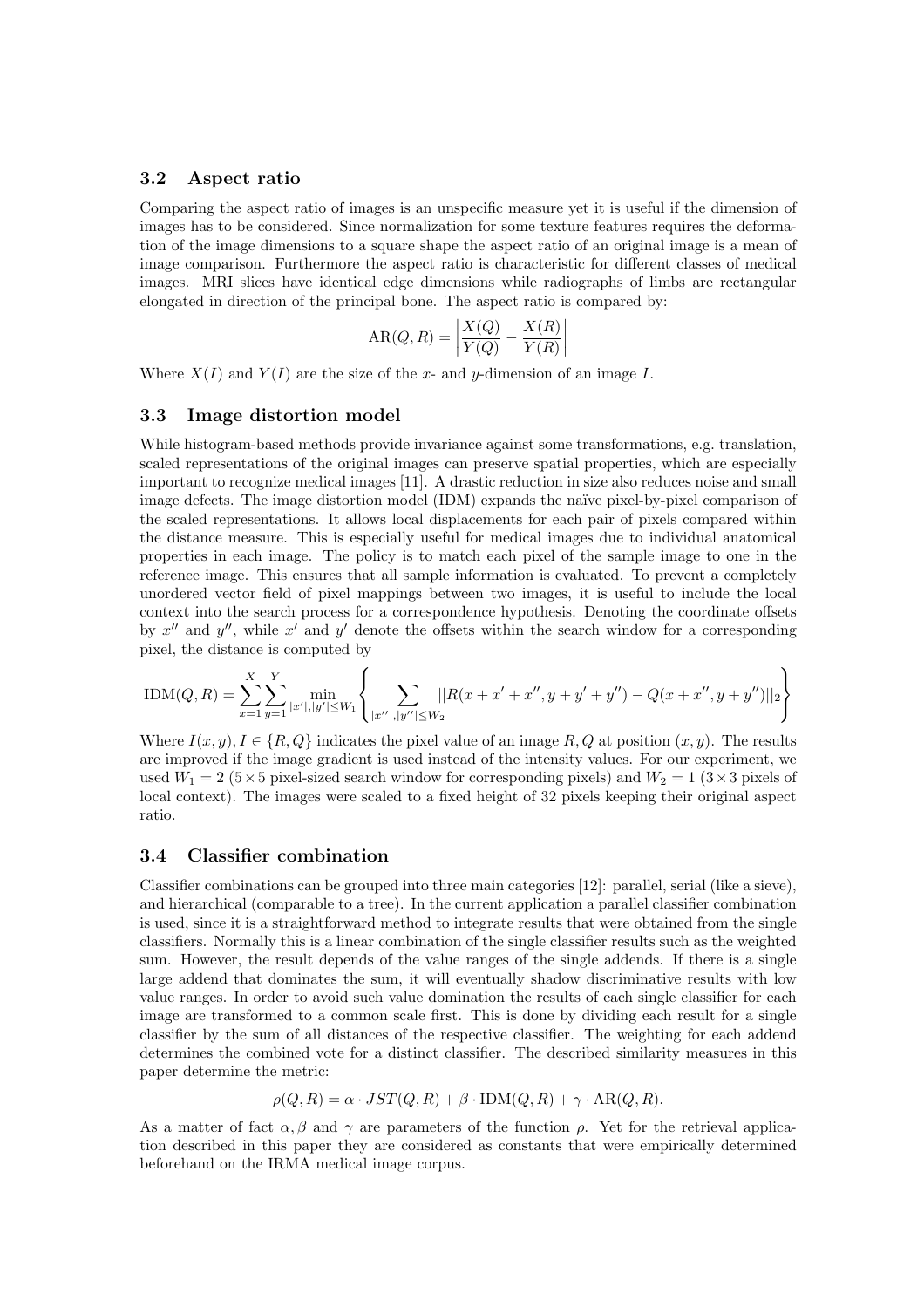## 3.5 Relevance Determination

Relevance of an image with respect to the query image Q is computed by sorting the database DB with the similarity metric into a sequence:

$$
REL(Q, DB) = (R_1, ..., R_n) | \rho(Q, R_1) \leq \rho(Q, R_2) \leq ... \leq \rho(Q, R_n), R_1...R_n \in DB, n = |DB|.
$$

DB denotes the entire image repository that is to be searched and  $n = |DB|$  is the number of images in the repository. Relevance determination applies the classifier to all elements of the database. Consequently time consuming  $\rho$ -functions are computed for many irrelevant comparisons. For this purpose a sieve is applied to reduce the number of potentially relevant references. In this work the sieve is applied to the IDM classifier by the following steps. First, compute a neighbor list using Euclidian distance on  $16 \times 16$  representations of the query image and the database images. Afterwards, the IDM is applied to the closest  $k$  database images. Consequently, the computation time is reduced by the factor  $n/k$ . On the other hand, the IDM can only reorder the results. The sieve is defined by:

1.  $DS(I, S)$ , Compute a  $S \times S$  representation for I 2.  $\delta(A, B) = ||DS(A, 16), DS(B, 16)||_2$ 3.  $DB'(Q, DB, k) = (R_1, ..., R_k) | \delta(Q, R_1) \leq \delta(Q, R_2) \leq ... \leq \delta(Q, R_n), R_1 ... R_n \in DB, n = |DB|$ 

Based on the sieve  $DB'(Q, DB, k)$ , the most relevant images are now selected by application of

$$
\operatorname{REL}(Q, DB'(Q, DB, k))
$$

# 4 Experiments

Aim of the experiments is the verification whether the query design that yielded good results on the IRMA database could be transferred to another database with minimal changes to the parameterization.

## 4.1 Reference Data

The casimage database consists of 8,723 images and represents a mixture of images from clinical routine and drawings from medical education. Furthermore there are images with secondary added contents such as pseudo-colorings of segmented ultrasound images or manually placed marker arrows for operation planning, which do not represent original data.

From this dataset 26 samples have been arbitrarily selected as query images. The experimental task was to extract similar images to each of the 26 samples and provide a list of query results for manual evaluation. Thus the ground truth for each query was a-priori unknown and could not be optimized. This setting corresponds to free database exploration without any knowledge about its structure and not to mention the relevance of the results. On behalf of that there is no specific quantization and threshold computation to cut off the list from  $REL(Q, DB)$  with respect to each Q. Since the actual amount of relevant images to a query Q that are contained in the database is unknown, a fixed set of possible results is to be presented. In the experiments the cutoff is set to 100 images since this number is manually manageable in a browser view. These are lifelike values for free database exploration as used to understand the structure of a database. For comparable quantitative evaluation, a ground truth is mandatory. It was provided by three medical experts form the Geneva University Hospital for the casimage dataset for analysis after deadline for result submission.

## 4.2 Quality of results

The capacity of the concept is best verified by examination of the effect of different query designs on the results. Since the function  $\rho(Q, R)$  provides the central query functionality it is manipulated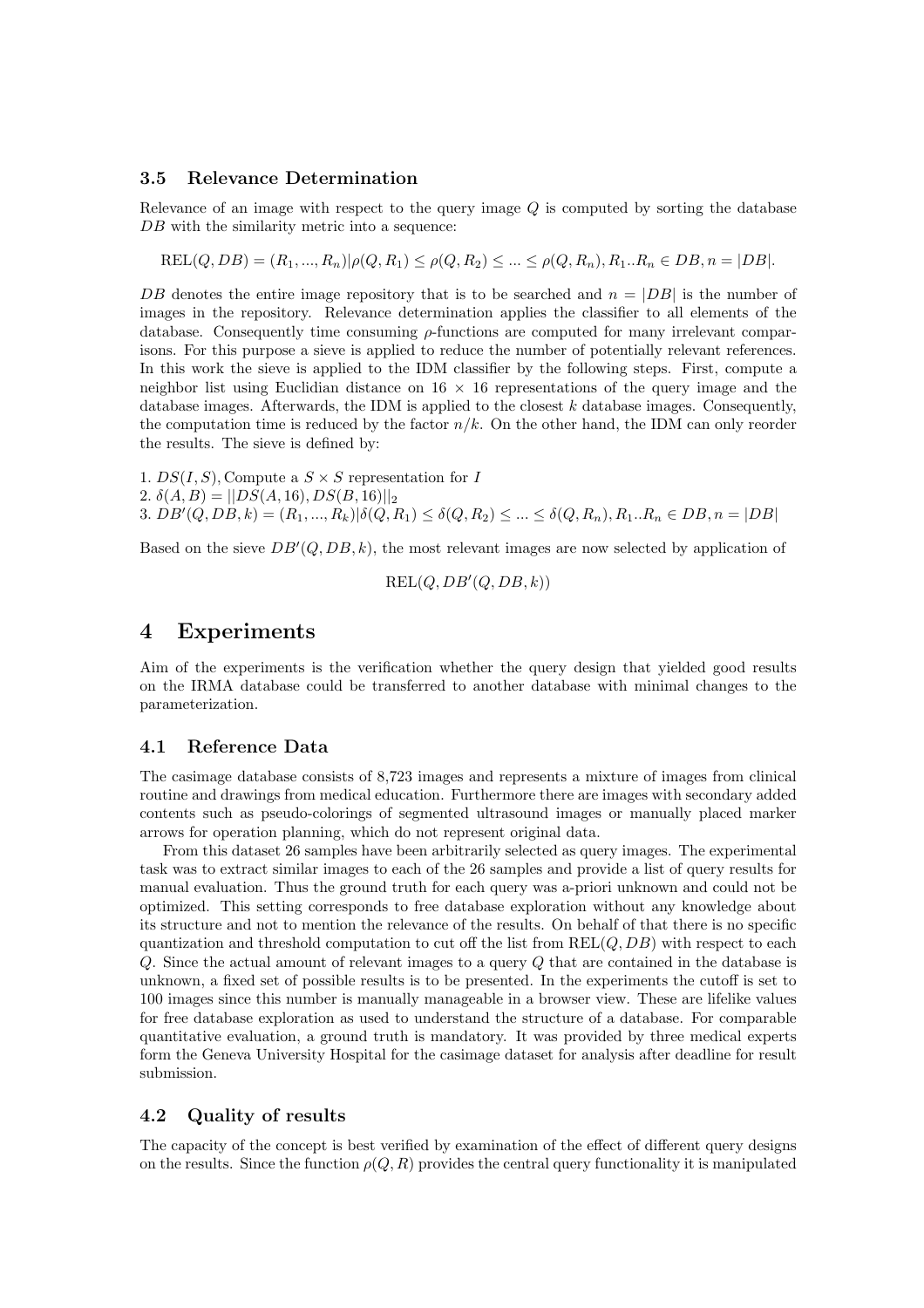|            | $\alpha$ |          |     |
|------------|----------|----------|-----|
| AR.        | 0        | $\Omega$ | 1   |
| <b>JST</b> | 1        | O        | 0   |
| <b>IDM</b> | $\Omega$ | 1        | 0   |
| Comb 1     | 0.25     | 0.75     | 0.0 |
| Comb 2     | 0.225    | 0.675    | 0.1 |
| Comb $1'$  | 0.25     | 0.75     | 0.0 |
| Comb $2$ ' | 0.225    | 0.675    | በ 1 |

Table 1: The weights for the classifiers as used for the experiments

to optimize the results. As explained in section 3.4 this means the adaptation of the parameters  $\alpha, \beta$  and  $\gamma$ . Table 1 lists the settings for the combined classifier weights, that have been used for the experiments.

For each of the 26 query images Q the first 100 images from the sequence  $REL(Q, DB)$  have been considered. They have been compared to the ground truth provided for the casimage data by the usual measures of precision and recall. Precision quantifies the percentage of relevant images that were among the 100 images returned. Recall denotes the ratio of relevant images to all images that should have been returned. Due to the restriction to 100 replies, recall will never reach 100 percent for queries with more than 100 relevant results in the database. Also precision will be low for query images which have significantly less than 100 images among the dataset.

#### 4.3 Runtime behavior

Besides the quality of results the runtime of the algorithms must be considered. Especially if parameters must be adjusted in a feedback cycle. Furthermore the retrieval system must be capable of handling several queries at a time with the respective response times. And finally the setup of the parameters has to be efficient for efficient verification cycles. For this purpose the extraction of features at the image entry time (Sec. 2.1) must be considered separately from the feature comparison (Sec. 2.2). Furthermore runtime is reduced by preliminary application of the sieve  $DB'(Q, DB, k)$  to reduce the number of necessary comparisons. In the conducted experiments the cutoff value  $k$  was set to 500. For quality comparison the the combinations Comb 1 and Comb 2 are also applied on  $DB'(Q, DB, k)$  which extends the experiment set by Comb 1' and Comb 2′ .

# 5 Results

## 5.1 Quality of results

The results for precision and recall for each of the classifier combinations are listed in Table 2 and Table 4. For the combined classifiers Comb 1 and Comb 2 the best precision was obtained for image 24 and the worst precision for image 14. While best recall for the combined measures was also for image 14 the worst recall for Comb 1 and Comb 2 was for image 23. Overall Comb 2 yielded the highest average precision. The results for Comb 1′ and Comb 2′ on the reduced datasets are only slightly inferior in the average precision. Several single results are even better such as for query 5. Figure 1 illustrates excerpts from the results for three queries. For four query images, precision is perfect or near perfect, whereas several query images yielded unsatisfactory results, especially queries 4 (43 relevant images), 11 (9), 14 (11), 17 (31), and 23 (74).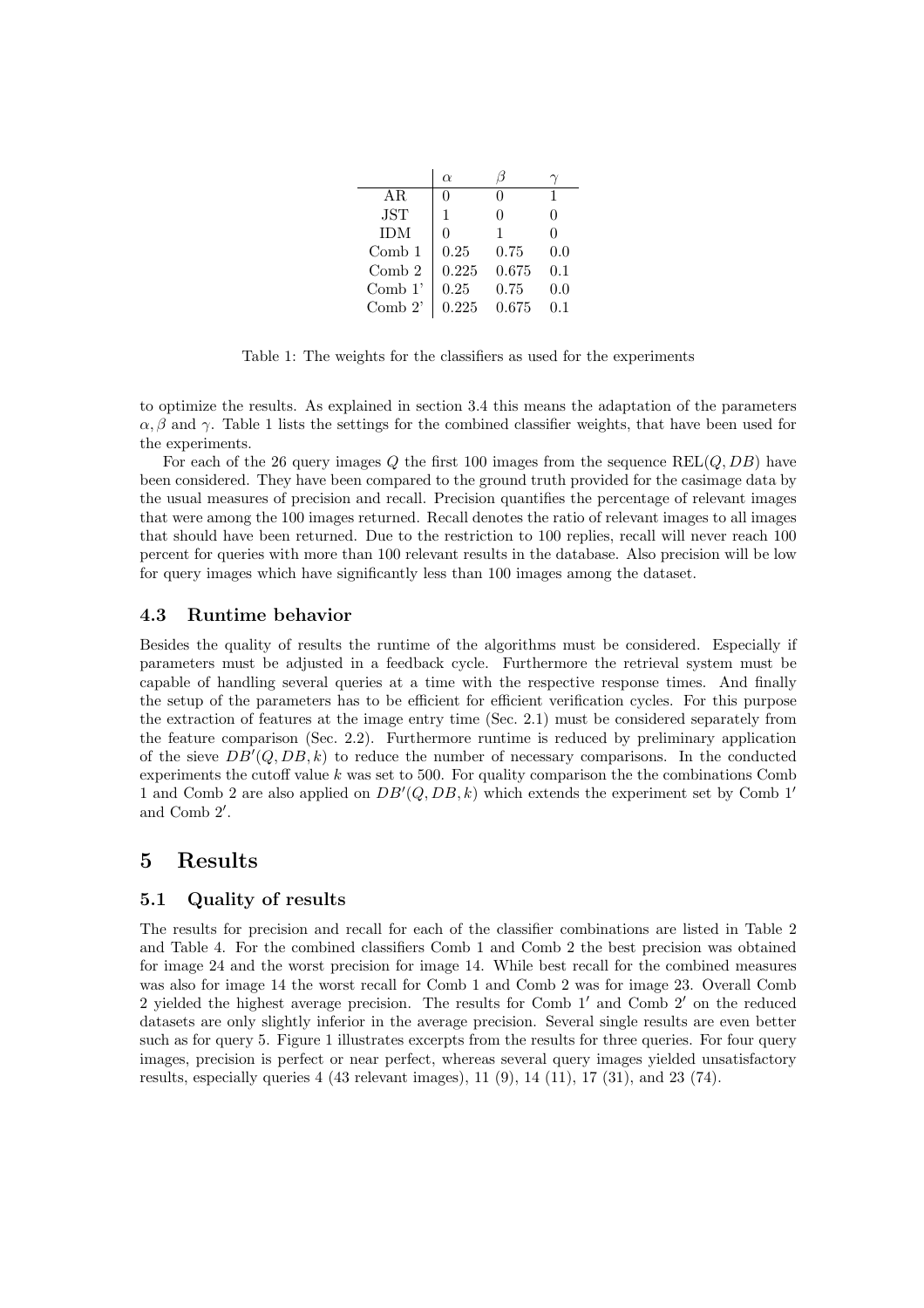| Query          | AR                | JST        | <b>IDM</b> | $Comb_1$ | Comb 2            | Comb $1'$ | Comb $2'$ |
|----------------|-------------------|------------|------------|----------|-------------------|-----------|-----------|
| $\mathbf 1$    | $\overline{0.10}$ | 0.63       | 0.97       | 0.97     | 0.97              | 0.97      | 0.97      |
| $\overline{2}$ | 0.01              | 0.70       | $0.66\,$   | $0.82\,$ | $0.81\,$          | 0.72      | 0.71      |
| 3              | 0.08              | 0.23       | 0.25       | 0.29     | $0.35\,$          | 0.27      | 0.27      |
| $\overline{4}$ | 0.09              | 0.02       | 0.02       | 0.03     | 0.04              | 0.02      | 0.02      |
| $\overline{5}$ | 0.03              | 0.03       | 0.36       | 0.39     | 0.40              | 0.42      | 0.43      |
| $\,6$          | 0.20              | 0.81       | 0.94       | 0.99     | 0.97              | 0.95      | $0.96\,$  |
| $\overline{7}$ | 0.00              | 0.24       | 0.24       | 0.31     | 0.36              | 0.33      | 0.35      |
| 8              | 0.09              | 0.06       | 0.11       | 0.20     | 0.23              | 0.11      | 0.11      |
| 9              | 0.01              | 0.16       | 0.15       | 0.29     | 0.25              | 0.26      | 0.26      |
| 10             | 0.04              | 0.17       | 0.41       | 0.38     | 0.42              | 0.42      | 0.37      |
| 11             | 0.00              | 0.01       | 0.00       | 0.03     | $\,0.03\,$        | 0.00      | 0.00      |
| 12             | 0.23              | 0.47       | 0.69       | 0.72     | 0.67              | 0.71      | 0.72      |
| 13             | 0.02              | 0.10       | 0.36       | 0.38     | 0.42              | 0.35      | 0.37      |
| 14             | $0.01\,$          | 0.03       | 0.01       | 0.04     | 0.01              | 0.01      | 0.02      |
| 15             | 0.14              | $\rm 0.96$ | 0.87       | $0.98\,$ | $0.97\,$          | 0.89      | 0.88      |
| 16             | 0.02              | 0.57       | 0.34       | 0.51     | 0.58              | 0.34      | 0.34      |
| $17\,$         | 0.00              | 0.04       | 0.07       | 0.11     | 0.10              | 0.11      | 0.11      |
| 18             | 0.20              | 0.10       | 0.43       | $0.38\,$ | 0.36              | 0.39      | 0.38      |
| 19             | 0.01              | 0.81       | 0.50       | 0.78     | 0.73              | 0.68      | 0.67      |
| $20\,$         | 0.06              | 0.06       | $0.10\,$   | 0.09     | $0.10\,$          | 0.08      | $0.09\,$  |
| 21             | 0.02              | 0.11       | 0.52       | 0.39     | 0.40              | 0.33      | 0.35      |
| $22\,$         | 0.10              | 0.36       | 0.68       | 0.64     | 0.59              | 0.60      | 0.59      |
| $23\,$         | 0.03              | 0.06       | 0.10       | 0.08     | 0.15              | 0.09      | 0.15      |
| 24             | 0.15              | 0.80       | 1.00       | $1.00\,$ | 1.00              | 1.00      | 0.99      |
| 25             | 0.38              | 0.41       | $0.36\,$   | 0.41     | $\overline{0.46}$ | 0.40      | 0.42      |
| $26\,$         | 0.13              | 0.21       | 0.02       | 0.20     | $0.30\,$          | 0.21      | 0.32      |
| avg            | 0.08              | 0.31       | 0.39       | 0.44     | 0.45              | 0.41      | 0.42      |

Table 2: Precision results for the experiments. Comb 1 combines JST and IDM Comb 2 combines AR, JST, and IDM, while Comb 1' and Comb 2' use the sieve  $DB'(Q, DB, k)$ . The best result was obtained for query 24, and the least precise result for query 14 respectively (Fig. 1). Both were obtained with Comb 2.

## 5.2 Runtime behavior

Computation of all requires feature representations takes approximately 7.5 hours while the query computation for the combined measures for a single image takes about 5 minutes (Tab. 3) on a standard Pentium PC running at 2.4 GHz. The sieve based computation of the combined measures Comb 1′ and Comb 2′ yields a significantly faster runtime of 18.7 seconds for a single query.

# 6 Discussion

The application of image features and their respective distance measures, including a parameter set, which was optimized on the IRMA database, yields useful retrieval results on the previously unknown casimage image data set. However, the casimage data set also includes color images, which demand additional features to capture their specific properties.

The variability of the precision computed for all queries is high, since the actual number of relevant images for all queries varies. For 16 query images there are less than 100 relevant images in the database. Consequently the number of false positive results is at least the difference between the relevant images and the preset threshold. On the other hand the recall is biased, for the ten images for which more than 100 relevant results exist. Thus methods for an automated threshold estimation are needed to improve query results.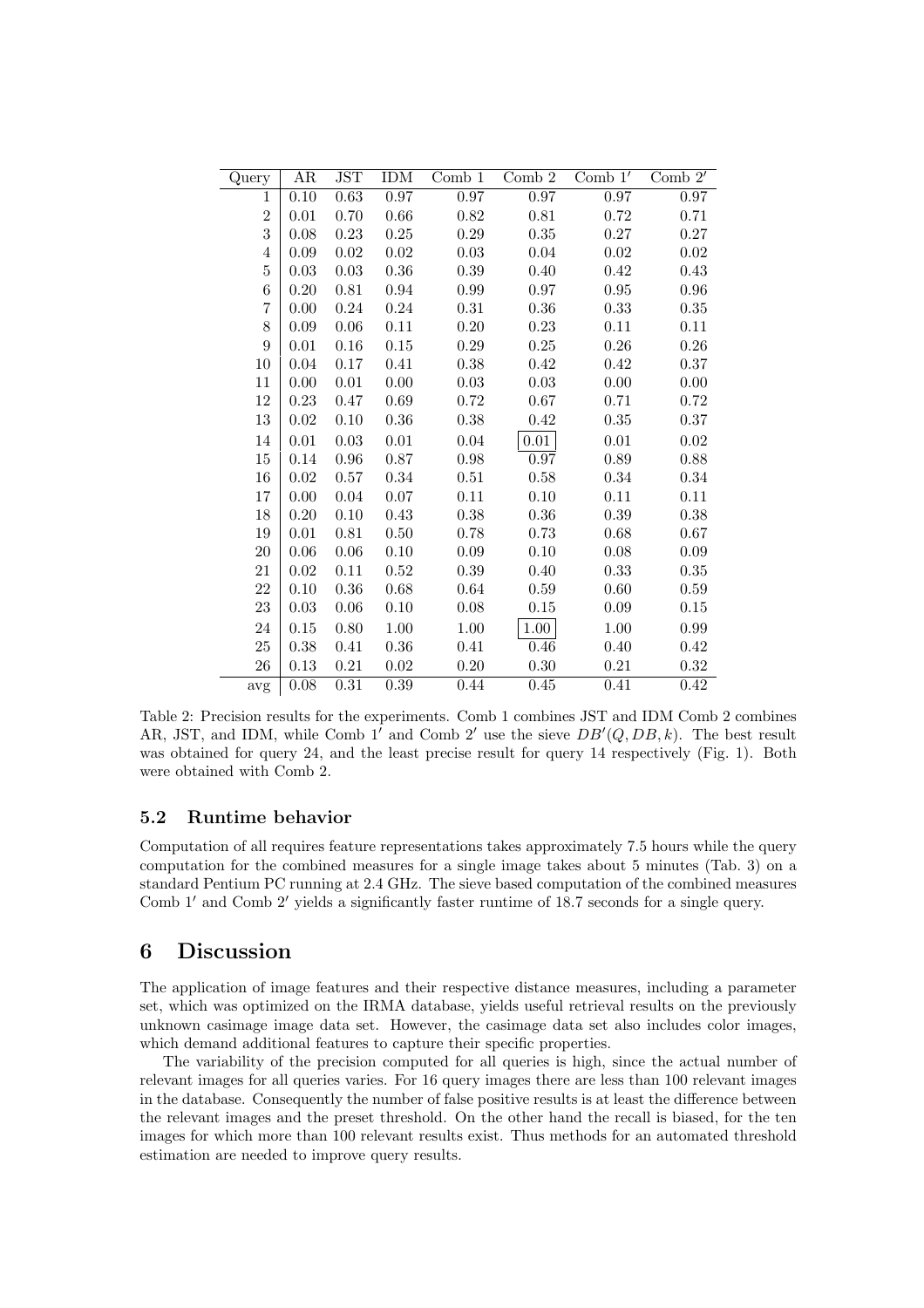|            | feature    | Query             | Single             |
|------------|------------|-------------------|--------------------|
|            | extraction | 26 Images         | Query              |
| AR.        | 0.5h       | $< 1$ sec         | $<< 1$ sec         |
| <b>JST</b> | 4 h        | $13 \text{ sec}$  | $< 1$ sec          |
| <b>IDM</b> | 3h         | $150 \text{ min}$ | $5 \text{ min}$    |
| $Comb_1$   | 7 h        | $150 \text{ min}$ | $5 \text{ min}$    |
| Comb 2     | 7.5h       | $150 \text{ min}$ | $5 \text{ min}$    |
| Comb $1'$  | 7 h        | $9.3 \text{ min}$ | $18.7 \text{ sec}$ |
| Comb $2'$  | 7.5h       | $9.3 \text{ min}$ | $18.7 \text{ sec}$ |

Table 3: Integral running times of the feature extraction for all 8728 images, of the feature comparison for all 26 query images and of a single query on a standard PC running at 2.4GHz.

By application of the query related sieve on the database the number of costly IDM comparisons is significantly reduced. On the other hand the query results have only slightly lost in average precision and recall. This encourages the use of more sophisticated classifiers for online retrieval applications such as PACS integration.

# 7 Conclusion

The presented approach considers the entire application cycle of an image retrieval system. By separating the application logic from the storage concept the transfer of new features classifiers and image data in the existing system requires no changes of existing implementations. Yet the quality of the results is not as good as it could be. The transfer of existing retrieval solutions onto new data repositories still requires some adaptive efforts. On the other hand the results can be compared to middle-rate results of manually optimized approaches. This is encouraging since optimization is always time consuming with respect to verification times of good classifiers such as the IDM. It is not necessary to start from scratch if a retrieval concept is transferred to another database. In contrast if the system is well defined the actual optimization is efficiently prepared.

However this conclusion has to be verified on various image repositories. Furthermore there is still the gap between fast computable query designs and good retrieval results. Powerful classifiers as required by medical applications still require long computation times. This remains a field of ongoing research where the IRMA system provides a supporting framework for efficient verification and also application.



Figure 1: Results for Medical Query images 24 (top row), 14 (bottom row), left column: query image, remaining columns: reference images, ascending distance. For query image 24, a precision of 100% was achieved for 100 returned images, whereas Query images 14 yielded only 1% precision among 100 returned images.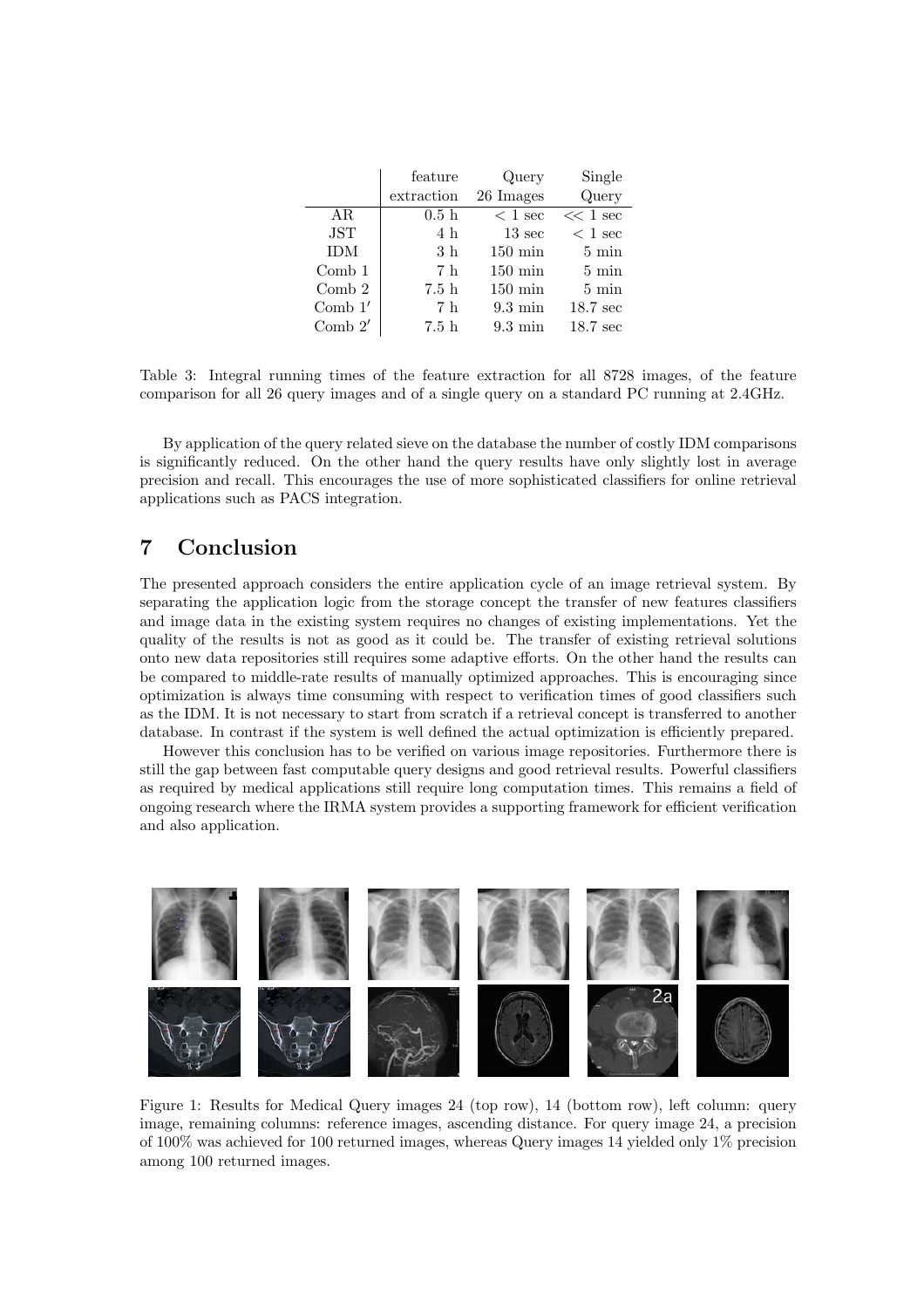| Query          | AR       | JST        | <b>IDM</b> | $Comb_1$ | Comb 2     | Comb $1'$ | Comb $2'$ |
|----------------|----------|------------|------------|----------|------------|-----------|-----------|
| $\mathbf{1}$   | 0.04     | 0.27       | 0.41       | 0.41     | 0.41       | 0.41      | 0.41      |
| $\overline{2}$ | 0.00     | $0.22\,$   | 0.21       | $0.26\,$ | $0.25\,$   | 0.23      | 0.22      |
| 3              | 0.11     | $\rm 0.32$ | $0.35\,$   | 0.40     | 0.49       | 0.38      | $0.38\,$  |
| $\overline{4}$ | 0.21     | 0.05       | 0.05       | 0.07     | 0.09       | 0.05      | 0.05      |
| $\overline{5}$ | 0.04     | 0.04       | 0.43       | 0.46     | 0.48       | 0.50      | 0.51      |
| 6              | 0.08     | 0.32       | $0.37\,$   | 0.39     | 0.38       | 0.38      | 0.38      |
| 7              | 0.00     | 0.50       | 0.50       | 0.65     | 0.75       | 0.69      | 0.73      |
| 8              | 0.08     | 0.05       | $0.09\,$   | 0.17     | $0.20\,$   | 0.09      | 0.09      |
| 9              | 0.02     | 0.37       | 0.35       | 0.67     | 0.58       | 0.60      | 0.60      |
| $10\,$         | 0.05     | 0.22       | $0.52\,$   | 0.48     | 0.53       | 0.53      | 0.47      |
| 11             | 0.00     | 0.11       | 0.00       | 0.33     | 0.33       | 0.00      | 0.00      |
| 12             | 0.13     | 0.26       | $0.39\,$   | 0.40     | $0.37\,$   | 0.40      | 0.40      |
| 13             | 0.02     | 0.11       | 0.38       | 0.40     | 0.44       | 0.37      | 0.39      |
| 14             | 0.09     | 0.27       | 0.09       | 0.36     | 0.09       | 0.09      | 0.18      |
| 15             | 0.06     | 0.38       | $0.35\,$   | 0.39     | 0.38       | 0.35      | 0.35      |
| 16             | 0.01     | 0.40       | 0.24       | 0.36     | 0.41       | 0.24      | 0.24      |
| 17             | 0.00     | 0.13       | 0.23       | 0.35     | 0.32       | 0.35      | 0.35      |
| 18             | 0.26     | 0.13       | 0.55       | 0.49     | 0.46       | 0.50      | 0.49      |
| $19\,$         | $0.01\,$ | 0.71       | 0.44       | $0.68\,$ | $\,0.64\,$ | 0.60      | 0.59      |
| $20\,$         | 0.22     | 0.22       | 0.37       | 0.33     | 0.37       | 0.30      | 0.33      |
| $21\,$         | 0.02     | 0.12       | 0.58       | 0.43     | 0.44       | 0.37      | 0.39      |
| $22\,$         | 0.06     | $0.21\,$   | 0.40       | 0.37     | $0.35\,$   | 0.35      | $0.35\,$  |
| $23\,$         | 0.04     | 0.08       | 0.14       | 0.11     | 0.20       | 0.12      | 0.20      |
| $24\,$         | 0.04     | 0.20       | 0.24       | 0.24     | 0.24       | 0.24      | 0.24      |
| $25\,$         | 0.59     | 0.64       | 0.56       | 0.64     | 0.72       | $0.62\,$  | 0.66      |
| 26             | 0.25     | 0.40       | 0.04       | 0.38     | 0.57       | 0.40      | 0.60      |
| avg            | 0.07     | 0.26       | 0.39       | 0.37     | 0.38       | 0.34      | 0.35      |

Table 4: Recall results for the experiments as indicated in table 2.